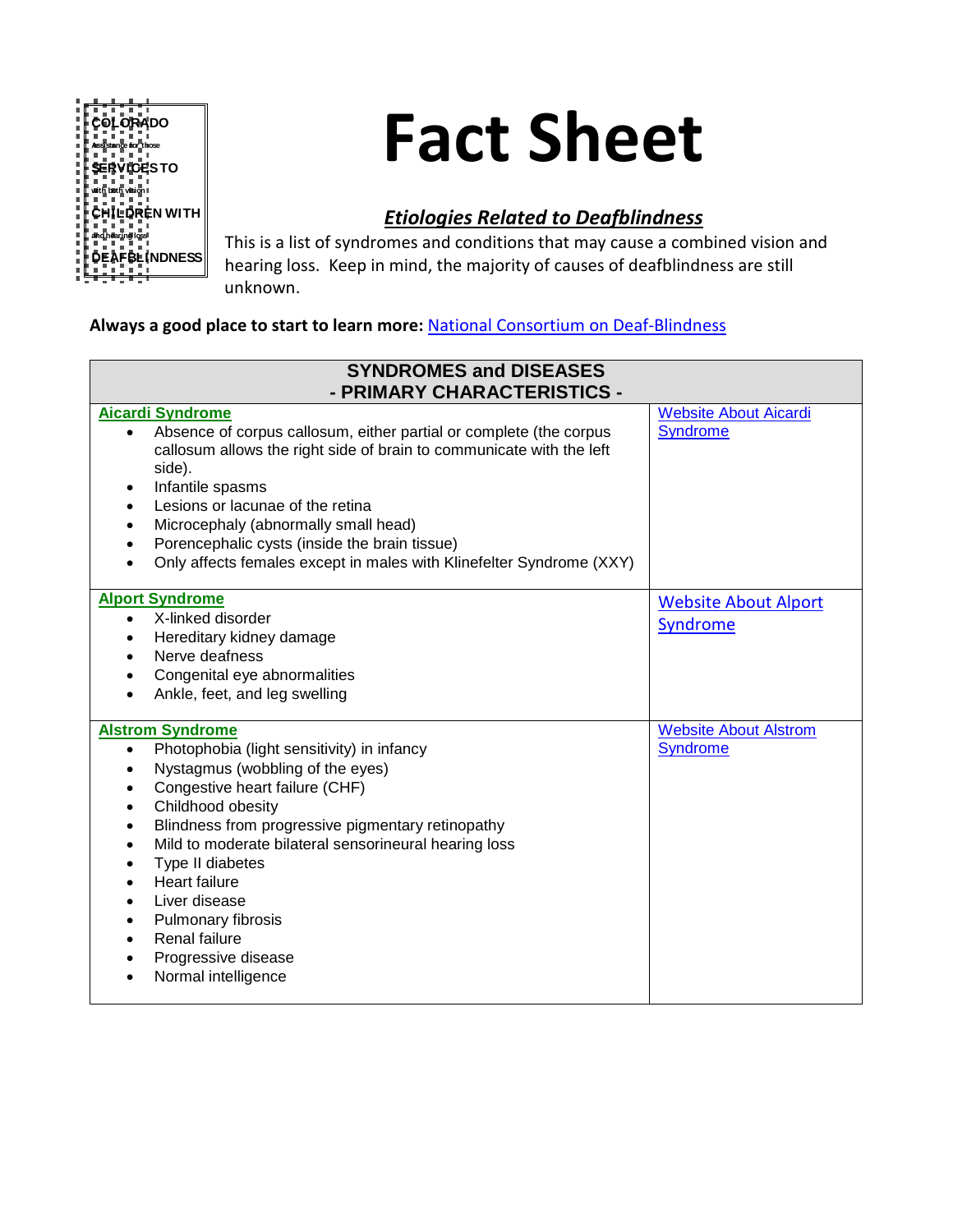| <b>SYNDROMES and DISEASES</b><br>- PRIMARY CHARACTERISTICS -                            |                               |
|-----------------------------------------------------------------------------------------|-------------------------------|
| <b>Apert Syndrome</b>                                                                   | <b>Website About Apert</b>    |
| Prematurely fused cranial structures<br>$\bullet$                                       | Syndrome                      |
| A reruded midface<br>$\bullet$                                                          |                               |
| Fused fingers and toes<br>$\bullet$                                                     |                               |
| Various heart defects                                                                   |                               |
| Pulmonary atresia<br>٠                                                                  |                               |
| Tracheoesophageal Fistula<br>$\bullet$                                                  |                               |
| Sleep apnea<br>$\bullet$                                                                |                               |
| Ear infections                                                                          |                               |
| Severe acne                                                                             |                               |
|                                                                                         |                               |
| Increased incidence of eye injuries<br>٠                                                |                               |
| <b>Bardet-Biedl Syndrome (BBS)</b>                                                      | <b>Website About Bardet-</b>  |
| Obesity<br>$\bullet$                                                                    | <b>Biedl Syndrome (BBS)</b>   |
| Pigmentary retinopathy<br>$\bullet$                                                     |                               |
| Plydactyly<br>$\bullet$                                                                 |                               |
| Hypogonadism                                                                            |                               |
| Renal failure                                                                           |                               |
| Mental retardation                                                                      |                               |
|                                                                                         |                               |
| <b>Batten Disease</b>                                                                   | <b>Website About Batten</b>   |
| Mental retardation<br>$\bullet$                                                         | <b>Disease</b>                |
| <b>Seizures</b><br>٠                                                                    |                               |
| Progressive loss of sight<br>٠                                                          |                               |
| Progressive loss of motor skills                                                        |                               |
| Fatal                                                                                   |                               |
|                                                                                         |                               |
| <b>CHARGE Syndrome</b>                                                                  | <b>Website About CHARGE</b>   |
| Coloboma of the eye<br>$\bullet$                                                        | Syndrome                      |
| Choanal atresia or stenosis<br>٠                                                        |                               |
| Cranial nerve dysfunction - lack of smell, swallowing difficulties, facial<br>$\bullet$ |                               |
|                                                                                         |                               |
| palsy                                                                                   |                               |
| Malformed inner ear                                                                     |                               |
| Significant balance problems                                                            |                               |
| Cleft lip and/or palate                                                                 |                               |
| Short stature                                                                           |                               |
| <b>Ring 18 Syndrome</b>                                                                 |                               |
| Mental retardation<br>$\bullet$                                                         | <b>Website About Ring 18</b>  |
| Microcephaly (abnormally small head)<br>$\bullet$                                       | Syndrome                      |
| $\bullet$                                                                               |                               |
| Hypertelorism<br>$\bullet$                                                              |                               |
| Speech deficit                                                                          |                               |
| Deafness                                                                                |                               |
| Heart anomalies                                                                         |                               |
| Poor muscle tone                                                                        |                               |
| <b>Cockayne Syndrome</b>                                                                | <b>Website About Cockayne</b> |
| Dwarfism<br>$\bullet$                                                                   |                               |
| Microcephaly (abnormally small head)<br>$\bullet$                                       | <b>Syndrome</b>               |
| Progressive neurodevelopmental delay<br>$\bullet$                                       |                               |
| Unsteady gait<br>$\bullet$                                                              |                               |
| Sunburns easily<br>$\bullet$                                                            |                               |
|                                                                                         |                               |
| Retinopathy and/or cataracts                                                            |                               |
| Progressive hearing loss                                                                |                               |
| Premature aging                                                                         |                               |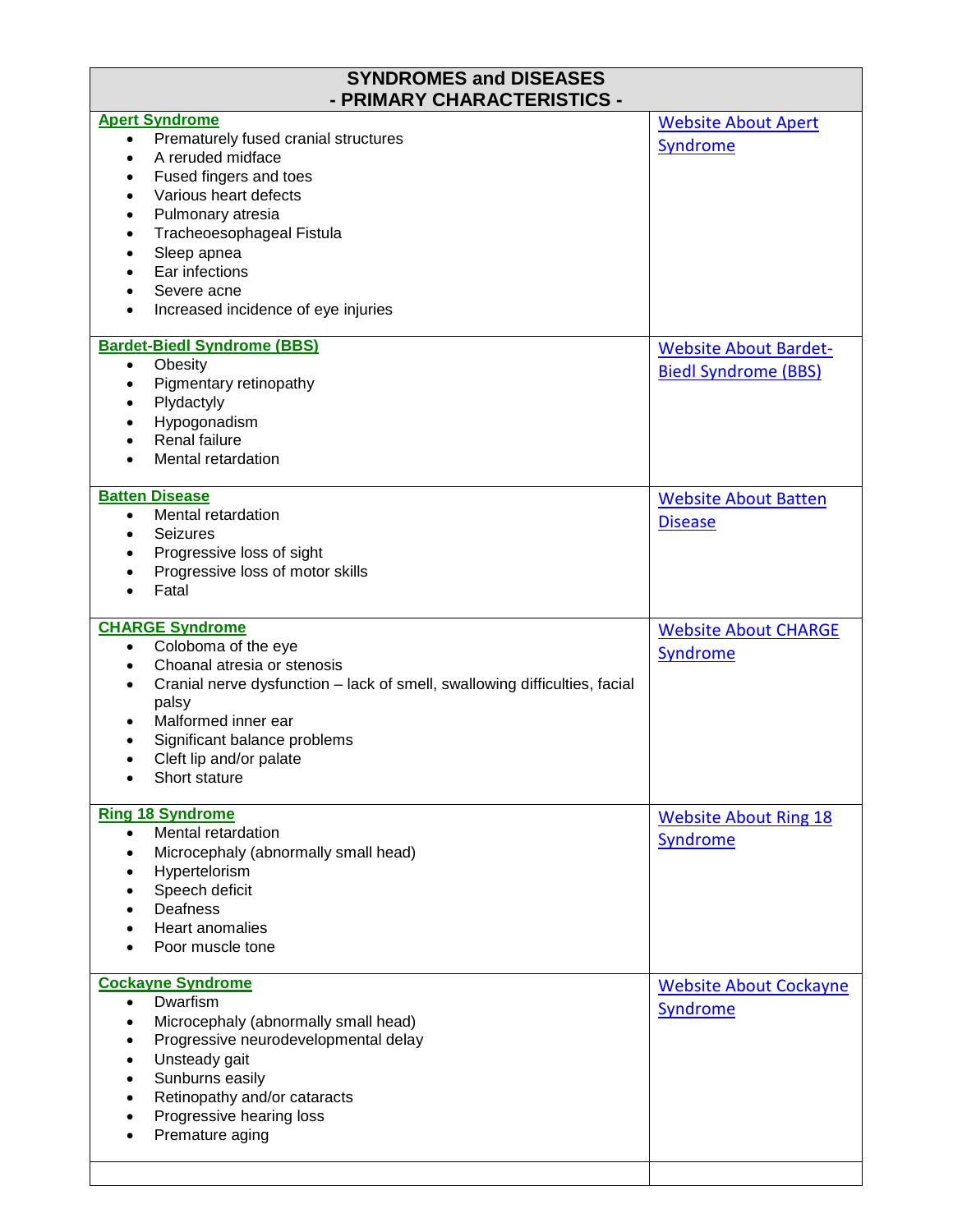| <b>SYNDROMES and DISEASES</b><br>- PRIMARY CHARACTERISTICS -                      |                               |
|-----------------------------------------------------------------------------------|-------------------------------|
| <b>Cogan's Syndrome</b>                                                           | <b>Website About Cogan's</b>  |
| Inflammation of the eye<br>$\bullet$                                              | Syndrome                      |
| Hearing problems<br>$\bullet$                                                     |                               |
| <b>Dizziness</b><br>$\bullet$                                                     |                               |
| Progressive disease                                                               |                               |
| Cornelia de Lange Syndrome (CdLS)                                                 | <b>Website About Cornelia</b> |
| Small stature<br>$\bullet$                                                        | de Lange Syndrome             |
| Microcephaly (abnormally small head)<br>$\bullet$                                 | (CdLS)                        |
| Excessive body hair<br>$\bullet$                                                  |                               |
| Small hands and feet<br>$\bullet$                                                 |                               |
| <b>GERD</b><br>$\bullet$                                                          |                               |
| <b>Seizures</b><br>$\bullet$                                                      |                               |
| <b>Heart defects</b><br>$\bullet$                                                 |                               |
| Cleft palate<br>$\bullet$                                                         |                               |
| Developmental delays<br>$\bullet$                                                 |                               |
| Missing limbs or portions of limbs<br>$\bullet$                                   |                               |
| <b>Cri-du-Chat Syndrome</b>                                                       | <b>Website About Cri-du-</b>  |
| High pitched cry at birth<br>$\bullet$                                            | <b>Chat Syndrome</b>          |
| Low birth weight<br>$\bullet$                                                     |                               |
| Poor muscle tone<br>$\bullet$                                                     |                               |
| Microcephaly (abnormally small head)<br>$\bullet$                                 |                               |
| Potential medical complications<br>$\bullet$                                      |                               |
| <b>Crigler-Najjar Syndrome</b>                                                    | <b>Website About Crigler-</b> |
| Very rare disorder<br>$\bullet$                                                   |                               |
| Hyperbilirubinemia (must have daily 12 hour exposure to special blue<br>$\bullet$ | <b>Najjar Syndrome</b>        |
| lights)                                                                           |                               |
| Jaundiced                                                                         |                               |
| <b>Crouzon Syndrome</b>                                                           | <b>Website About Crouzon</b>  |
| Craniaosynostosis<br>$\bullet$                                                    | Syndrome                      |
| Hypertelorism                                                                     |                               |
| Exophthalmos                                                                      |                               |
| Strabismus                                                                        |                               |
| Beaked nose                                                                       |                               |
| Short upper lip                                                                   |                               |
| Hypoplastic maxilla                                                               |                               |
| Upper airway obstruction develops secondary to septal deviation                   |                               |
|                                                                                   |                               |
| <b>Cytomegalovirus (CMV)</b>                                                      | <b>Website About</b>          |
| most common congenital infection<br>$\bullet$                                     | <b>Cytomegalovirus (CMV)</b>  |
| low birth weight<br>$\bullet$                                                     |                               |
| Microcephaly (abnormally small head)<br>$\bullet$                                 |                               |
| <b>Seizures</b><br>$\bullet$                                                      |                               |
| Rash - little red spots under the skin                                            |                               |
| Enlarged liver and spleen (with jaundice)                                         |                               |
| Abnormal muscle tone                                                              |                               |
| <b>Dandy-Walker Syndrome</b>                                                      | <b>Website About Dandy-</b>   |
| Slow motor development<br>$\bullet$                                               |                               |
| Progressive enlargement of the skull<br>$\bullet$                                 | <b>Walker Syndrome</b>        |
| Convulsions<br>$\bullet$                                                          |                               |
|                                                                                   |                               |
| <b>Unsteadiness</b>                                                               |                               |
| Lack of muscle coordination                                                       |                               |
| Jerky movements of the eyes<br>$\bullet$                                          |                               |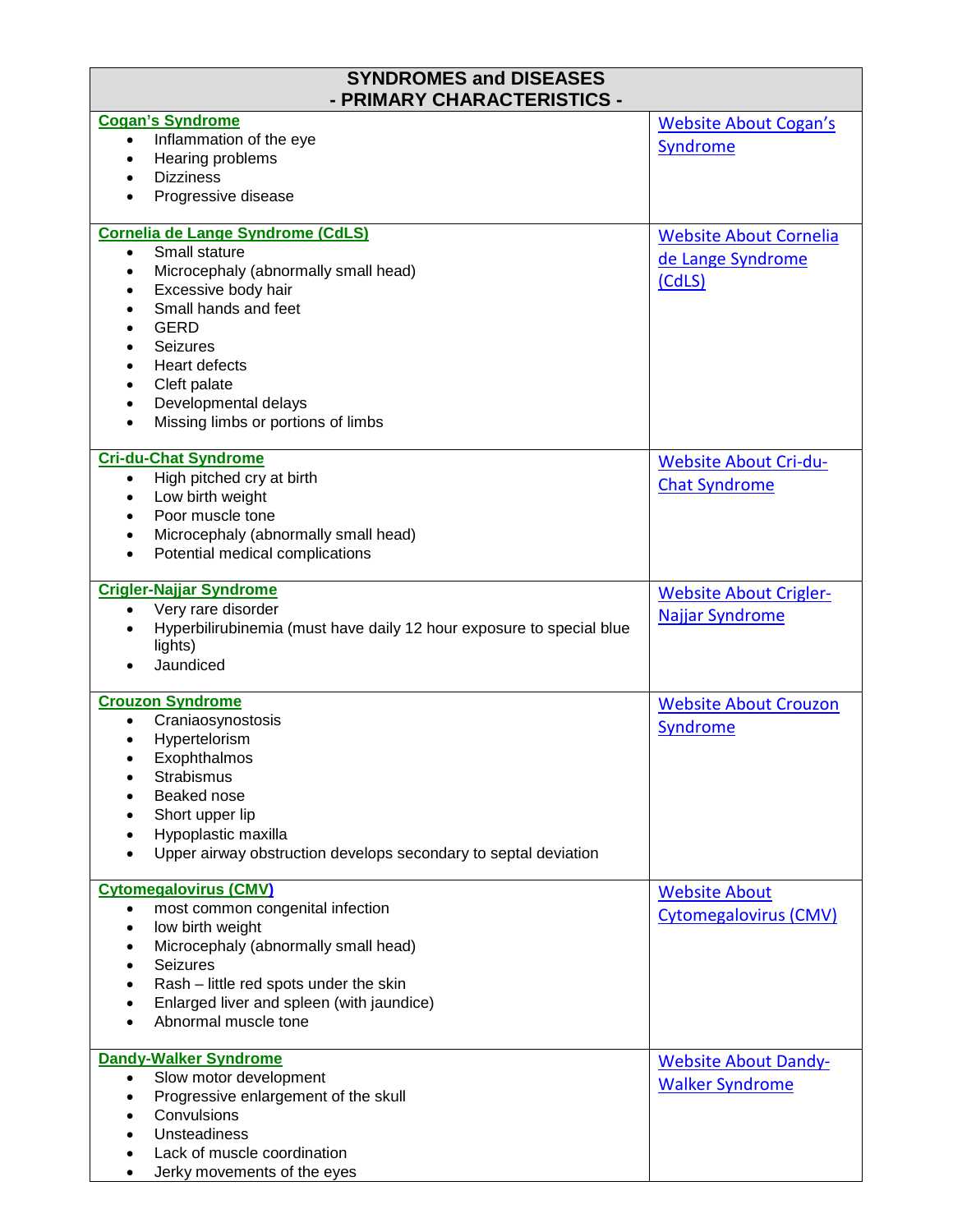| <b>SYNDROMES and DISEASES</b><br>- PRIMARY CHARACTERISTICS -                                                                                         |                                   |
|------------------------------------------------------------------------------------------------------------------------------------------------------|-----------------------------------|
| Down Syndrome (Trisomy 21)                                                                                                                           | <b>Website About Down</b>         |
| Smaller stature along with slower development physically and mentally<br>$\bullet$                                                                   | <b>Syndrome (Trisomy 21)</b>      |
| Mental retardation<br>$\bullet$                                                                                                                      |                                   |
| Congenital heart disease<br>٠                                                                                                                        |                                   |
| Intestinal abnormalities<br>$\bullet$                                                                                                                |                                   |
| Thyroid dysfunctions<br>$\bullet$<br>Skeletal problems<br>$\bullet$                                                                                  |                                   |
| Obesity in adolescence<br>$\bullet$                                                                                                                  |                                   |
| Small ear canals                                                                                                                                     |                                   |
| <b>Encephalitis</b>                                                                                                                                  | <b>Website About</b>              |
| Inflammatory diseases of the membranes that surround the brain and<br>$\bullet$                                                                      | <b>Encephalitis</b>               |
| spinal cord and are caused by bacterial or viral infections                                                                                          |                                   |
| Can cause vision and hearing impairments                                                                                                             |                                   |
| <b>Fetal Alcohol Syndrome</b>                                                                                                                        | <b>Website About Fetal</b>        |
| Prenatal exposure to alcohol<br>$\bullet$                                                                                                            | <b>Alcohol Syndrome</b>           |
| Low birth weight<br>٠<br>Growth deficiencies for weight, height or both<br>$\bullet$                                                                 |                                   |
| Face anomalies, including small eye slits, flat mid-face, short upturned<br>$\bullet$                                                                |                                   |
| nose, thin lips, smooth and/or long ridge between the nose and lips                                                                                  |                                   |
| Neurological damage, including small brain size, tremors,<br>٠<br>hyperactivity, learning disabilities                                               |                                   |
| Fine or gross motor problems<br>٠                                                                                                                    |                                   |
| Vision and hearing impairments                                                                                                                       |                                   |
| <b>Goldenhar Syndrome</b>                                                                                                                            | <b>Website About</b>              |
| Facial asymmetry, which may become more pronounced as the child<br>$\bullet$                                                                         | <b>Goldenhar Syndrome</b>         |
| gets older                                                                                                                                           |                                   |
| Underdevelopment of facial musculature on one side<br>٠                                                                                              |                                   |
| Mouth problems such as lack of saliva, problems in tongue shape/use<br>٠<br>Small or misshapen ears, sometimes no outer ear structure                |                                   |
| Skin tags or pits usually in front of ear in line with the mouth opening                                                                             |                                   |
| Usually a unilateral hearing loss                                                                                                                    |                                   |
| Speech problems, due to malformation of mouth and jaw, cleft lip<br>$\bullet$<br>and/or palate and facial muscles                                    |                                   |
| Spinal vertebrae are small or not completely formed on one side.<br>$\bullet$                                                                        |                                   |
| Eye defects, including one eye missing, benign growths on eye                                                                                        |                                   |
| Cleft lip and/or palate                                                                                                                              |                                   |
| Hand-Schüller-Christian disease (Histiocytosis)                                                                                                      | <b>Website About Hand-</b>        |
| Rare blood disease caused by an excess of white blood cells<br>$\bullet$                                                                             | <b>Schuller-Christian Disease</b> |
| Failure to Thrive (FTT)<br>٠                                                                                                                         | (Histiocytosis)                   |
| Scaly, waxy rash on scalp<br>$\bullet$                                                                                                               |                                   |
| Abdominal pain and jaundice, vomiting, diarrhea<br>$\bullet$<br>Bone pain, lesions on bones                                                          |                                   |
| Limping<br>$\bullet$                                                                                                                                 |                                   |
| Thirst and frequent urination<br>$\bullet$                                                                                                           |                                   |
| Feeding problems in infants<br>$\bullet$                                                                                                             |                                   |
| Short stature<br>$\bullet$                                                                                                                           |                                   |
| Delayed puberty<br>$\bullet$                                                                                                                         |                                   |
| Mental deterioration<br>$\bullet$                                                                                                                    |                                   |
| <b>Seizures</b><br>$\bullet$                                                                                                                         |                                   |
| Vision problems and increased eyeball protrusion<br>$\bullet$<br>Inflamed ear canals, chronically draining ears, rash behind ears or on<br>$\bullet$ |                                   |
| scalp                                                                                                                                                |                                   |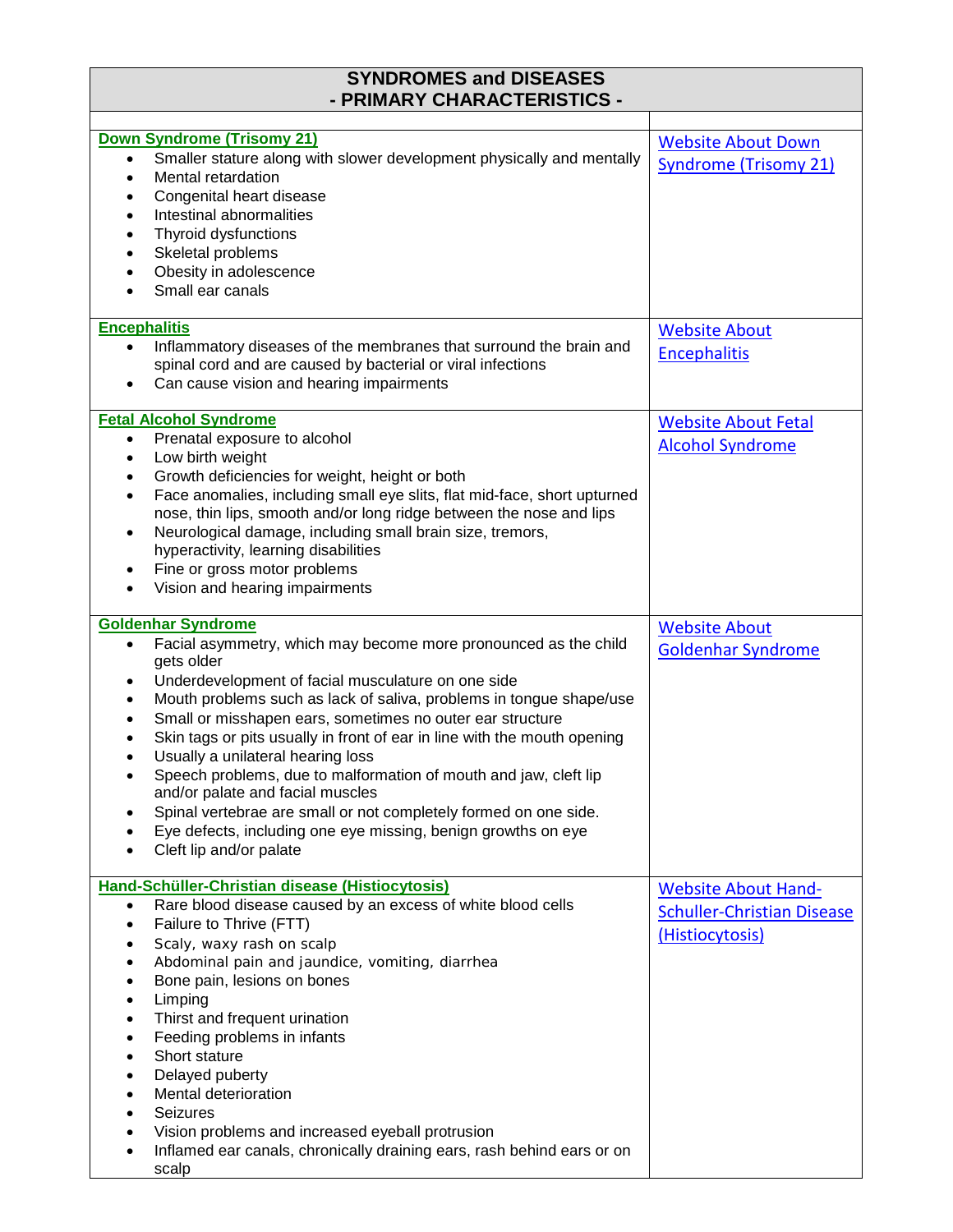| <b>SYNDROMES and DISEASES</b><br>- PRIMARY CHARACTERISTICS -                                                                                                                                                                                                                                                                                                                                                                                          |                                                                                                                    |
|-------------------------------------------------------------------------------------------------------------------------------------------------------------------------------------------------------------------------------------------------------------------------------------------------------------------------------------------------------------------------------------------------------------------------------------------------------|--------------------------------------------------------------------------------------------------------------------|
| Hallgren Syndrome (see Usher Syndrome or Alstrom Syndrome)                                                                                                                                                                                                                                                                                                                                                                                            |                                                                                                                    |
| <b>Herpes Zoster (Ramsey Hunt syndrome)</b><br>Reactivation of the dormant varicella-zoster virus (chicken pox)<br>$\bullet$<br>Shingles, can travel the affected nerves fibers to the eyes<br>$\bullet$<br>Can cause glaucoma, cataract, double vision, and scarring of<br>$\bullet$<br>the cornea and eyelids<br>Can cause hearing loss, vertigo (abnormal sensation of movement),<br>and tinnitus (abnormal sounds)<br>Loss of taste and dry mouth | <b>Website About Herpes</b><br><b>Zoster (Ramsey Hunt</b><br>Syndrome)                                             |
| Hunter Syndrome (Mucopolysaccharidosis Type II or MPS II)<br>Short stature with progressive growth delays<br>$\bullet$<br>Joint stiffness<br>$\bullet$<br>Thickening of the lips, tongue, and nostrils<br>$\bullet$<br>Abnormally large head<br>$\bullet$<br>Cloudy corneas<br>$\bullet$<br>Progressive hearing loss<br>$\bullet$<br>Enlargement of the liver and spleen<br>$\bullet$<br>Mental retardation                                           | <b>Website About Hunter</b><br>Syndrome<br>(Mucopolysaccharidos<br>Type II or MPS II)                              |
| <b>Hydrocephaly</b><br>Lower than average IQ<br>$\bullet$<br>Fine and gross motor problems<br>$\bullet$<br>Early puberty<br>٠<br>Blindness due to damage to pressure on the optic nerve<br>$\bullet$<br>"Sunset" eye, eyes fixed in a downward position<br>$\bullet$<br>Epilepsy                                                                                                                                                                      | <b>Website About</b><br><b>Hydrocephaly</b>                                                                        |
| <b>Kearns-Sayre Syndrome</b><br>Progressive limitation of eye movements until there is complete<br>$\bullet$<br>immobility<br>Eyelid droop<br>Mild skeletal muscle weakness<br><b>Heart block</b><br>Short stature<br><b>Hearing loss</b><br>Inability to coordinate voluntary movements<br><b>Diabetes</b><br>Impaired cognitive function                                                                                                            | <b>Website About Kearns-</b><br><b>Sayre Syndrome</b>                                                              |
| <b>Klippel-Feil Sequence</b><br>Short neck<br>$\bullet$<br>Low hairline at the nape of the neck<br>$\bullet$<br>Limited movement of the head<br>$\bullet$<br>Fusion of the cervical vertebrae<br>Scoliosis                                                                                                                                                                                                                                            | <b>Website 1 About Klippel-</b><br><b>Feil Sequence</b><br><b>Website 2 About Klippel-</b><br><b>Feil Sequence</b> |
| <b>Kniest Dysplasia</b><br>Short stature<br>$\bullet$<br>Malformed bones and joints<br>$\bullet$<br>Round, flat faces with prominent and widely set eyes<br>$\bullet$<br>Cleft palate<br>$\bullet$<br>Vision problems, especially severe nearsightedness (myopia)<br>$\bullet$<br>Hearing loss resulting from recurrent ear infections                                                                                                                | <b>Website About Kniest</b><br><b>Dysplasia</b>                                                                    |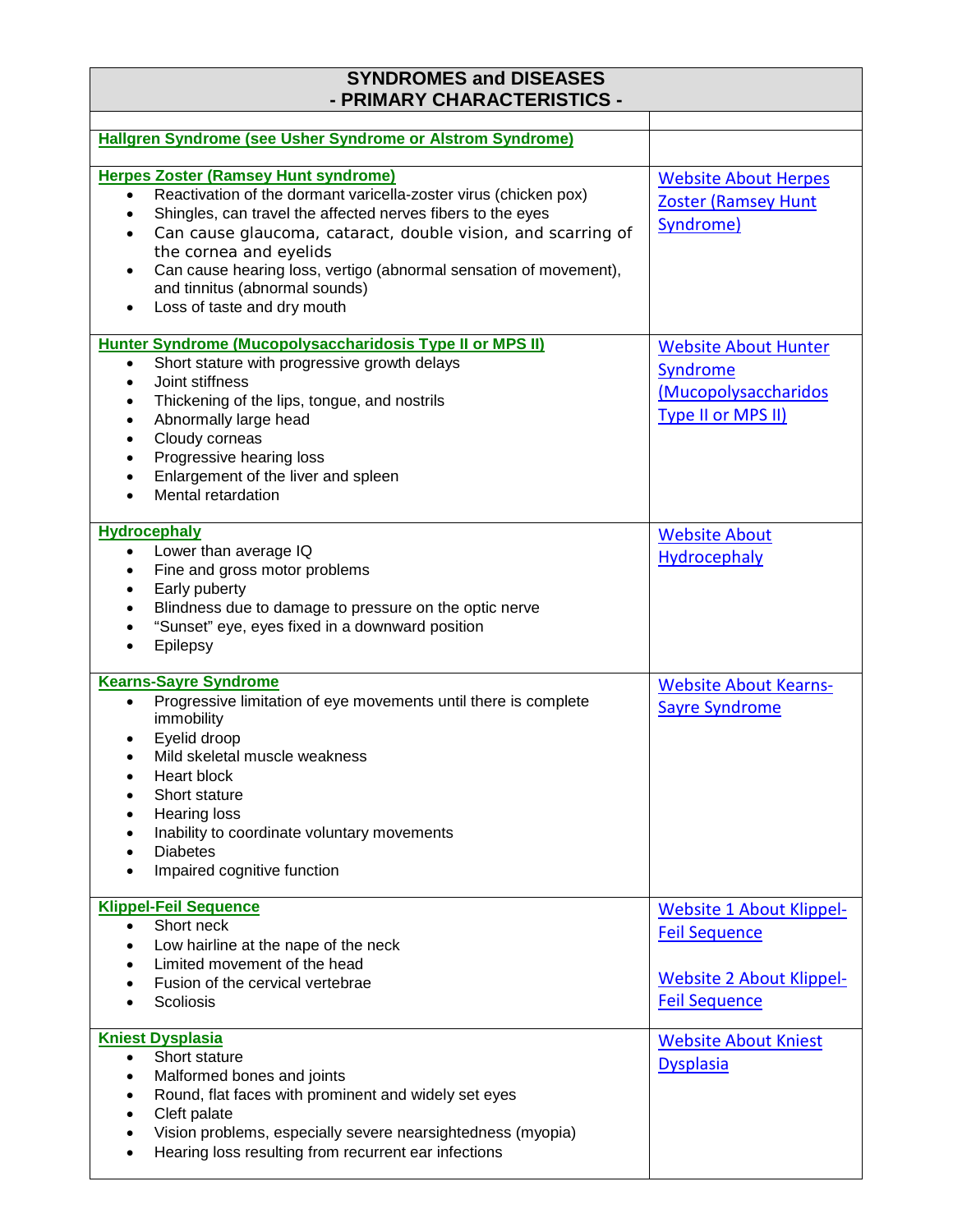| <b>SYNDROMES and DISEASES</b><br>- PRIMARY CHARACTERISTICS -                                                                                   |                                                             |  |
|------------------------------------------------------------------------------------------------------------------------------------------------|-------------------------------------------------------------|--|
| <b>Leber's Congenital Amaurosis</b><br>Retinal degenerative disease<br>٠                                                                       | <b>Website About Leber's</b><br><b>Congenital Amaurosis</b> |  |
| Reduced vision<br>$\bullet$                                                                                                                    |                                                             |  |
| Nystagmus (shaky eyes)<br>$\bullet$                                                                                                            |                                                             |  |
| Roving eye movements<br>$\bullet$<br>Eye poking common<br>$\bullet$                                                                            |                                                             |  |
| Photophobia (sensitivity to light)<br>$\bullet$                                                                                                |                                                             |  |
| Developmental delay<br>$\bullet$                                                                                                               |                                                             |  |
| Epilepsy<br>٠                                                                                                                                  |                                                             |  |
| Motor skill impairment<br>$\bullet$                                                                                                            |                                                             |  |
| Sensorineural hearing loss<br>$\bullet$                                                                                                        |                                                             |  |
| <b>Leigh Disease</b>                                                                                                                           | <b>Website About Leigh</b>                                  |  |
| Feeding problems<br>$\bullet$                                                                                                                  | <b>Disease</b>                                              |  |
| Vomiting<br>٠<br>Failure to thrive<br>$\bullet$                                                                                                |                                                             |  |
| Delayed motor and language skills<br>٠                                                                                                         |                                                             |  |
| Seizures<br>$\bullet$                                                                                                                          |                                                             |  |
| Generalized weakness<br>$\bullet$                                                                                                              |                                                             |  |
| Abnormal eye movements<br>$\bullet$                                                                                                            |                                                             |  |
| Droopy eyelids<br>$\bullet$                                                                                                                    |                                                             |  |
| Respiratory and kidney problems                                                                                                                |                                                             |  |
| Heart problems<br>٠                                                                                                                            |                                                             |  |
| <b>Marfan Syndrome</b>                                                                                                                         | <b>Website About Marfan</b>                                 |  |
| Disease of the connective tissue of the body<br>$\bullet$                                                                                      | Syndrome                                                    |  |
| Usually tall, slender, loose jointed<br>$\bullet$<br>Vision problems, resulting from disconnected lenses in one or both                        |                                                             |  |
| eyes                                                                                                                                           |                                                             |  |
| Problems with the heart and blood vessels                                                                                                      |                                                             |  |
| Lung problems (spontaneous collapse of lungs, emphysema)                                                                                       |                                                             |  |
| <b>Marshall Syndrome</b>                                                                                                                       | <b>Website About Marshall</b>                               |  |
| Flattened nasal bridge and short upturned nose                                                                                                 | Syndrome                                                    |  |
| Widely spaced eyes                                                                                                                             |                                                             |  |
| Short stature                                                                                                                                  |                                                             |  |
| Nearsightedness (myopia), cataracts and glaucoma are common<br>Hearing loss usually moderate to severe and is sensorineural<br>$\bullet$       |                                                             |  |
|                                                                                                                                                |                                                             |  |
| <b>Maroteaux Lamy Syndrome</b>                                                                                                                 | <b>Website About</b>                                        |  |
| Symptoms not usually evident at birth<br>$\bullet$<br>Growth retardation - short stature<br>$\bullet$                                          | <b>Maroteaux Lamy</b>                                       |  |
| Thickening of the nose, lips, and tongue<br>$\bullet$                                                                                          | Syndrome                                                    |  |
| Large head<br>$\bullet$                                                                                                                        |                                                             |  |
| Joint stiffness                                                                                                                                |                                                             |  |
| Vision problems include clouding of the corneas, glaucoma, damage<br>$\bullet$                                                                 |                                                             |  |
| to the optic nerve or retina                                                                                                                   |                                                             |  |
| Hearing problems are caused by frequent ear infections<br>$\bullet$<br>Dental problems from poor enamel and small, widely spaced teeth         |                                                             |  |
| $\bullet$                                                                                                                                      |                                                             |  |
| <b>Meningitis</b>                                                                                                                              | <b>Website About</b>                                        |  |
| Inflammatory diseases of the membranes that surround the brain and<br>$\bullet$<br>spinal cord and are caused by bacterial or viral infections | <b>Meningitis</b>                                           |  |
| Can cause vision and hearing impairments                                                                                                       |                                                             |  |
|                                                                                                                                                |                                                             |  |
|                                                                                                                                                |                                                             |  |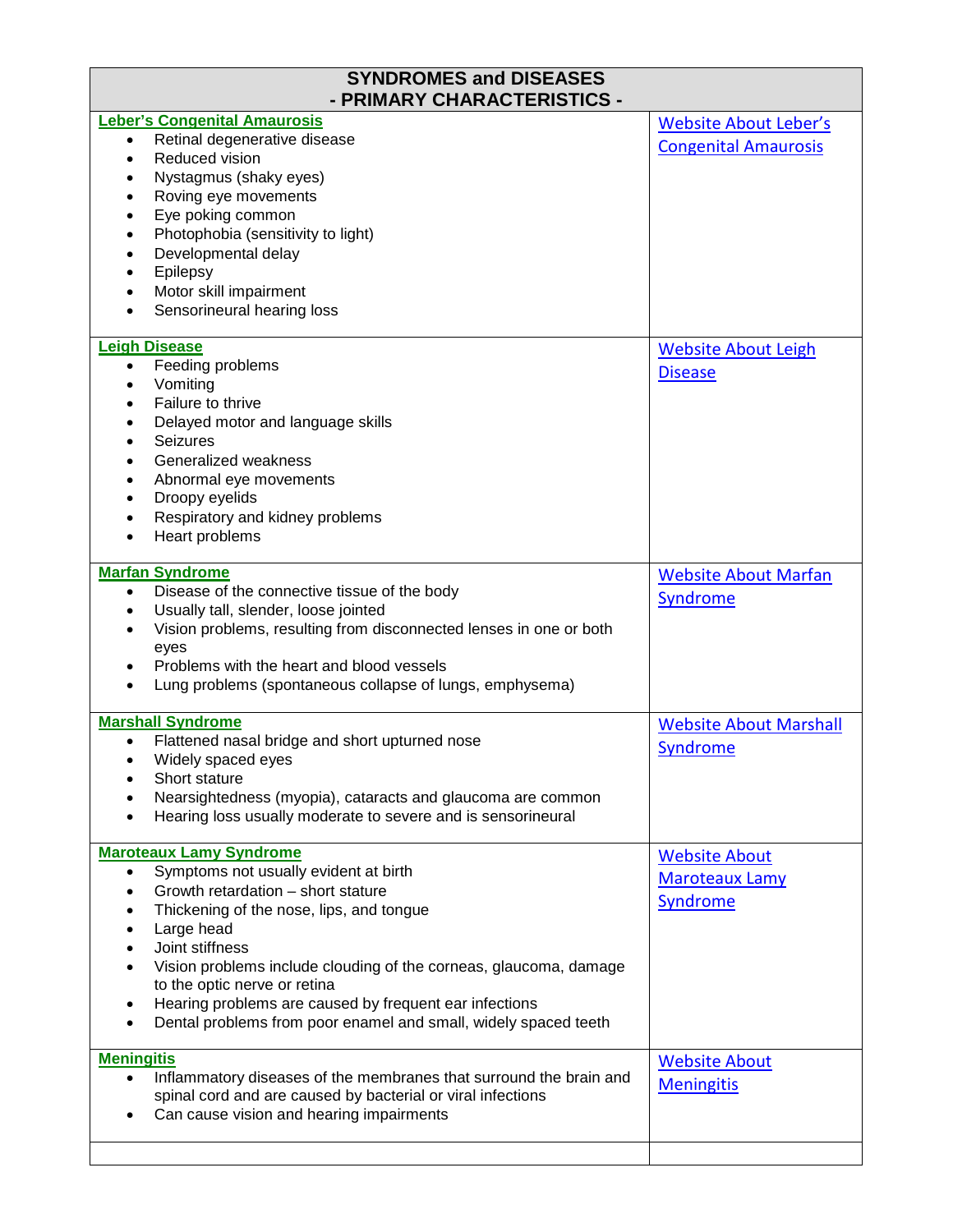| <b>SYNDROMES and DISEASES</b><br>- PRIMARY CHARACTERISTICS -                                     |                               |
|--------------------------------------------------------------------------------------------------|-------------------------------|
| <b>Chromosome 10, Monosomy 10p</b>                                                               | <b>Website About</b>          |
| Severe mental retardation<br>$\bullet$<br>Growth delays<br>$\bullet$                             | Chromosome 10,                |
| Malformations of the skull and facial region<br>$\bullet$                                        | Monosomy 10p                  |
| Short neck                                                                                       |                               |
| Congenital heart defects<br>$\bullet$                                                            |                               |
| <b>Moebius Syndrome</b>                                                                          | <b>Website about Moebius</b>  |
| Unable to move facial muscles (to smile, frown, suck, blink)<br>$\bullet$                        | Syndrome                      |
| Unable to move eyes laterally<br>$\bullet$<br>High palate, short or deformed tongue<br>$\bullet$ |                               |
| Feeding, swallowing and choking problems<br>$\bullet$                                            |                               |
| Drooling<br>$\bullet$                                                                            |                               |
| Hand and feet anomalies and/or club feet<br>$\bullet$                                            |                               |
| Upper body weakness, resulting in motor delays<br>$\bullet$                                      |                               |
| Hearing impairments<br>$\bullet$                                                                 |                               |
| Strabismus (crossed eyes)<br>$\bullet$                                                           |                               |
| <b>Morquio Syndrome (MPS IV)</b>                                                                 | <b>Website about Morquio</b>  |
| Short stature<br>$\bullet$                                                                       | <b>Syndrome (MPS IV)</b>      |
| Coarse facial features<br>$\bullet$                                                              |                               |
| Macrocephaly (abnormally large head)<br>$\bullet$<br>Knock-knees<br>$\bullet$                    |                               |
| Widely spaced teeth<br>$\bullet$                                                                 |                               |
| Bell-shaped chest with ribs flared out at the bottom<br>$\bullet$                                |                               |
| Hypermobile joints<br>$\bullet$                                                                  |                               |
| Compression of the spinal cord<br>$\bullet$                                                      |                               |
| Cloudy cornea<br>$\bullet$                                                                       |                               |
| Liver enlargement<br>$\bullet$<br>Heart murmur                                                   |                               |
| $\bullet$                                                                                        |                               |
| <b>Neurofibromatosis</b><br>Tumors on the nerves anywhere in the body<br>$\bullet$               | <b>Website about</b>          |
| Six or more café-au-lait spots<br>$\bullet$                                                      | <b>Neurofibromatosis</b>      |
| Optic glioma (tumor of the optic pathway)                                                        |                               |
| Lisch nodules (benign iris hamartomas)<br>$\bullet$                                              |                               |
| <b>Blindness</b>                                                                                 |                               |
| <b>Seizures</b><br>$\bullet$                                                                     |                               |
| Mental retardation<br>$\bullet$                                                                  |                               |
| Macrocephaly (abnormally large head)<br>٠                                                        |                               |
| Scoliosis<br>$\bullet$                                                                           |                               |
| <b>Norrie Disease</b>                                                                            | <b>Website 1 about Norrie</b> |
| Only males<br>$\bullet$                                                                          | <b>Disease</b>                |
| <b>Bilateral blindness</b><br>$\bullet$<br>Abnormal development of the retina<br>٠               |                               |
| Pupils appear white when light is shone on them<br>$\bullet$                                     | <b>Website 2 about Norrie</b> |
| Mental retardation<br>$\bullet$                                                                  | <b>Disease</b>                |
| Progressive hearing loss<br>$\bullet$                                                            |                               |
| Developmental delays in motor skills<br>$\bullet$                                                |                               |
| <b>Pfeiffer Syndrome</b>                                                                         | <b>Website about Pfeiffer</b> |
| Skull is prematurely fused and unable to grow normally<br>$\bullet$                              |                               |
| Bulging wide-set eyes due to shallow eye sockets<br>$\bullet$                                    | Syndrome                      |
| Underdevelopment of the midface<br>$\bullet$                                                     |                               |
| Broad, short thumbs and big toes<br>$\bullet$                                                    |                               |
| Possible webbing of the hands and feet<br>$\bullet$                                              |                               |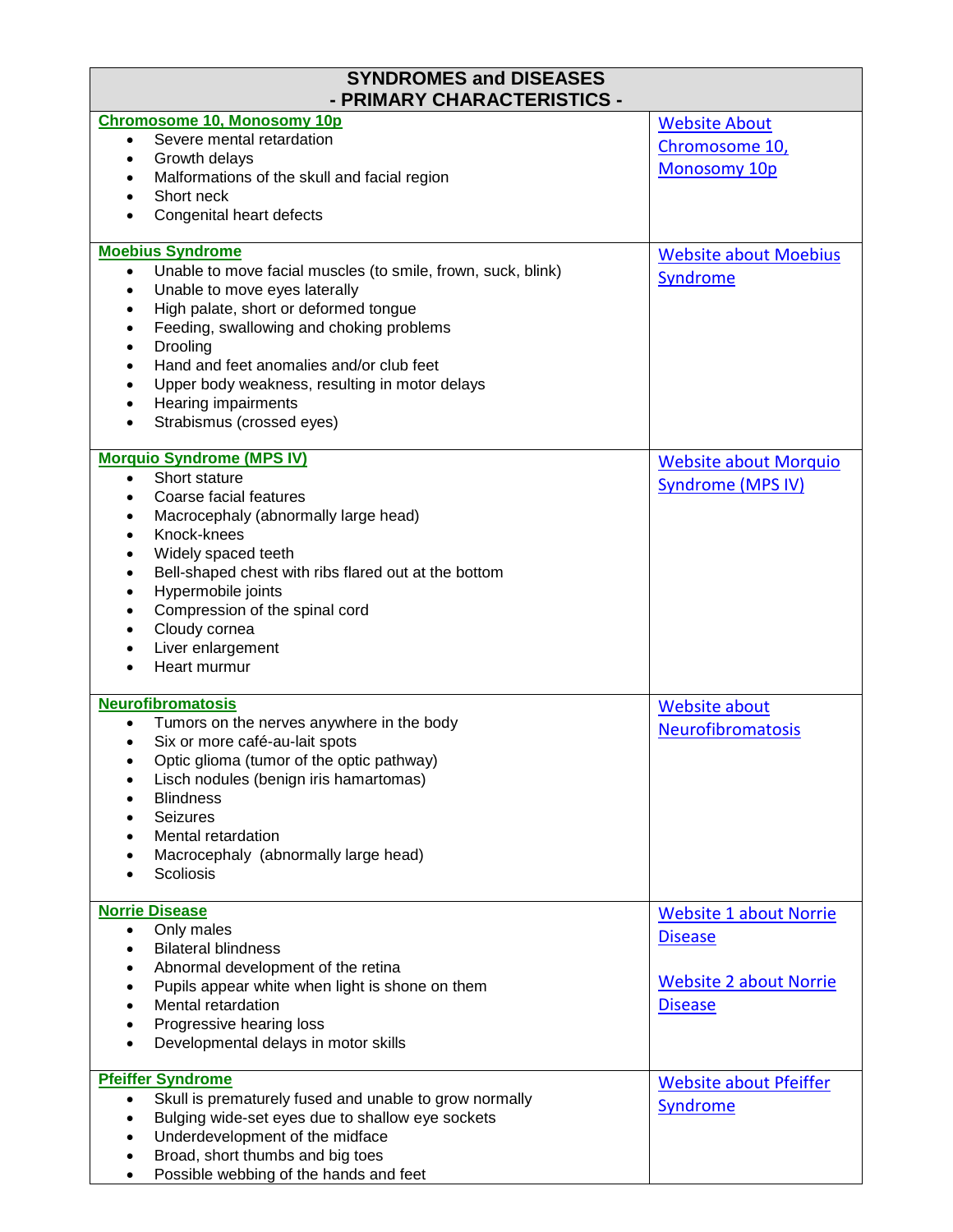| <b>SYNDROMES and DISEASES</b><br>- PRIMARY CHARACTERISTICS -                    |                               |
|---------------------------------------------------------------------------------|-------------------------------|
|                                                                                 |                               |
| <b>Prader-Willi Syndrome</b>                                                    | <b>Website about Prader-</b>  |
| Profound poor muscle tone<br>$\bullet$                                          | <b>Willi Syndrome</b>         |
| Underdeveloped sex organs<br>$\bullet$                                          |                               |
| Short stature<br>$\bullet$                                                      |                               |
| Retarded bone age<br>$\bullet$                                                  |                               |
| Developmental delays<br>$\bullet$                                               |                               |
| Rapid weight gain between ages 1 and 6 leading to obesity                       |                               |
| Obsession with food                                                             |                               |
| Distinctive facial features: narrow face, almond-shaped eyes, small-            |                               |
| appearing mouth with thin upper lip and down-turned corners of mouth            |                               |
| <b>Pierre Robin Sequence</b>                                                    | <b>Website 1 about Pierre</b> |
| Lower jaw is abnormally small, but usually grows out as individual<br>$\bullet$ | <b>Robin Sequence</b>         |
| ages                                                                            |                               |
| Tongue is displaced downwards<br><b>Cleft Palate</b><br>$\bullet$               |                               |
| Many ear infections, leading to hearing impairment<br>$\bullet$                 | <b>Website 2 about Pierre</b> |
| Often present with another genetic disorder<br>$\bullet$                        | <b>Robin Sequence</b>         |
| Breathing and feeding issues<br>$\bullet$                                       |                               |
|                                                                                 |                               |
| Infantile Refsum Syndrome (Peroxisomal Biogenesis Disorder: Zellweger           | Website about Infantile       |
| and Neonatal Adrenoleukodystrophy)                                              | <b>Refsum Syndrome</b>        |
| Progressive loss of vision from retinitis pigmentosa<br>$\bullet$               |                               |
| Loss of smell<br>$\bullet$                                                      |                               |
| Hearing loss from nerve damage<br>٠                                             |                               |
| <b>Heart abnormalities</b><br>$\bullet$                                         |                               |
| Nerve disorder causing loss of sensation<br>$\bullet$                           |                               |
| Ataxia (balance disorder)<br>$\bullet$                                          |                               |
| Ichthyosis (dry, scaly skin)                                                    |                               |
| Severe mental retardation                                                       |                               |
| <b>Scheie Syndrome</b>                                                          | <b>Website about Scheie</b>   |
| Corneal clouding                                                                | Syndrome                      |
| Deafness<br>$\bullet$                                                           |                               |
| Joint stiffness                                                                 |                               |
| Coarse facial features                                                          |                               |
| Potential glaucoma                                                              |                               |
| <b>Claw Hands</b>                                                               |                               |
| Carpal tunnel syndrome                                                          |                               |
| Deformed feet                                                                   |                               |
|                                                                                 |                               |
| <b>Smith-Lemli-Opitz Syndrome</b>                                               | <b>Website about Smith-</b>   |
| Psychomotor and growth retardation<br>$\bullet$                                 | Lemli-Opitz Syndrome          |
| Cleft palate<br>$\bullet$                                                       |                               |
| Hypospadias<br>$\bullet$                                                        |                               |
| Microcephaly (abnormally small head)                                            |                               |
| Ptosis                                                                          |                               |
| Mental retardation                                                              |                               |
|                                                                                 |                               |
|                                                                                 |                               |
|                                                                                 |                               |
|                                                                                 |                               |
|                                                                                 |                               |
|                                                                                 |                               |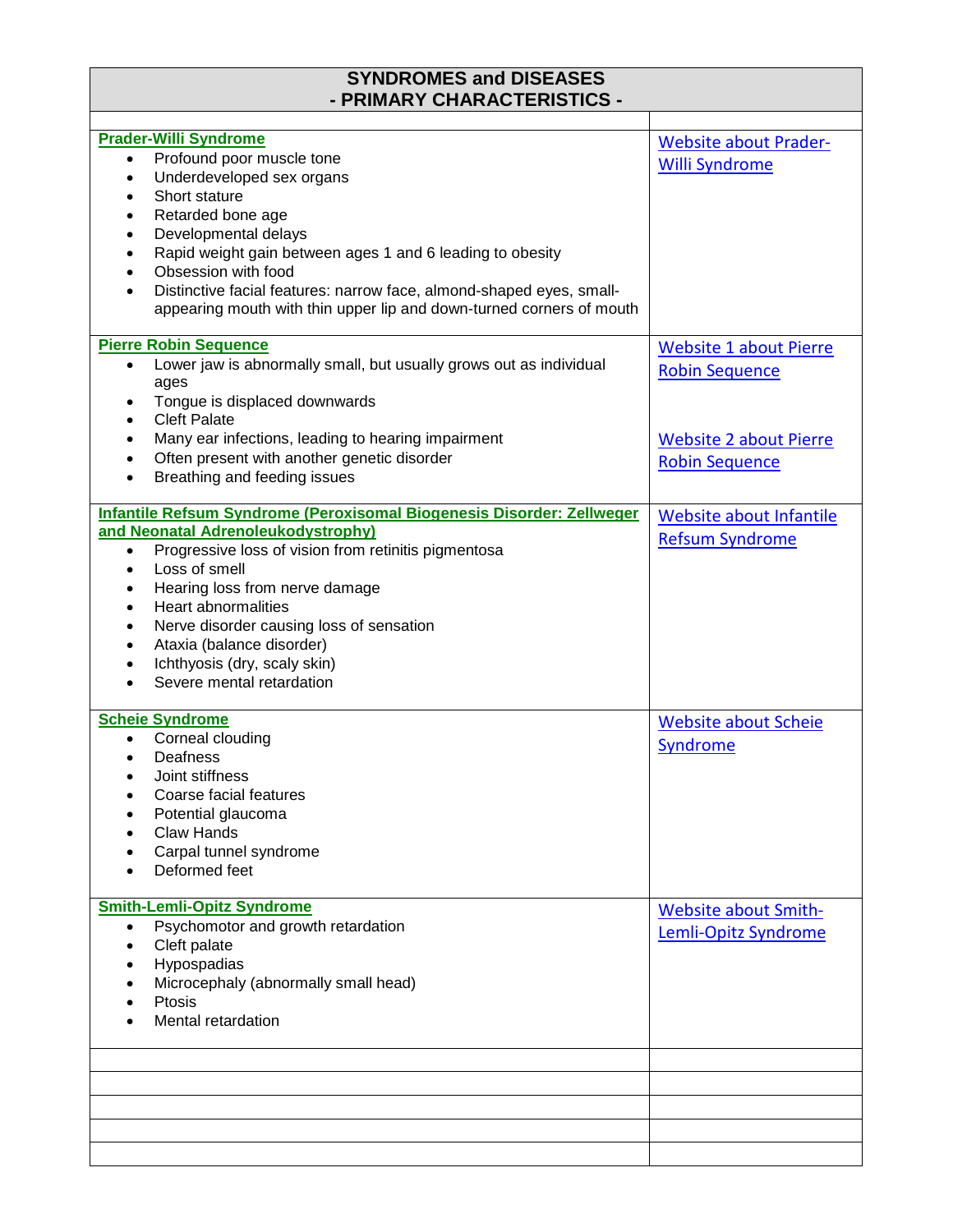| <b>SYNDROMES and DISEASES</b><br>- PRIMARY CHARACTERISTICS -                                                                                                                                                                                                                                                                                                                                                                                               |                                                             |
|------------------------------------------------------------------------------------------------------------------------------------------------------------------------------------------------------------------------------------------------------------------------------------------------------------------------------------------------------------------------------------------------------------------------------------------------------------|-------------------------------------------------------------|
| <b>Stickler Syndrome</b><br>Myopia, cataracts, glaucoma, detached retinas, astigmitism<br>$\bullet$<br>Stiff joints and over-flexible joints, arthritis<br>$\bullet$<br>Cleft palate<br>$\bullet$<br>Flat face with a small nose and little or no nasal bridge<br>$\bullet$<br>Middle or inner ear hearing loss<br>$\bullet$<br>Scoliosis<br>$\bullet$<br>30-40% also have Pierre Robin sequence                                                           | <b>Website about Stickler</b><br>Syndrome                   |
| <b>Sturge-Weber Syndrome</b><br>Facial birthmark "Port Wine Stain," usually over the eye and forehead<br>$\bullet$<br>region<br>Seizures, often starting by one year of age<br>$\bullet$<br>Weakening or loss of use of one side of the body (hemiparesis),<br>$\bullet$<br>usually on the opposite side of the port wine stain<br>Developmental delay<br>$\bullet$<br>Glaucoma<br>$\bullet$<br>Growth hormone deficiency<br>$\bullet$<br>Severe headaches | <b>Website about Sturge-</b><br><b>Weber Syndrome</b>       |
| <b>Treacher Collins Syndrome</b><br>Cranio-facial birth defect, missing facial bones and muscles<br>$\bullet$<br>Hearing problems - underdeveloped, malformed and/or prominent ears<br>$\bullet$<br>Breathing problems<br>$\bullet$<br>Eating problems<br>٠<br>Down-slanting eyes<br>$\bullet$<br>Underdevelopment or absence of cheekbones and the side wall and<br>$\bullet$<br>floor of the eye socket<br>Lower jaw is often small and slanting         | <b>Website about Treacher</b><br><b>Collins Syndrome</b>    |
| <b>Patau Syndrome (Trisomy 13)</b><br>Heart defects (about 80%)<br>$\bullet$<br>Microcephaly (abnormally small head)<br>$\bullet$<br>Small eyes or absent eye<br>Cleft lip and/or cleft palate<br><b>Hearing loss</b><br>Vision impairment<br>Sleep apnea<br>Gastroesophageal reflux (GERD)<br><b>Seizures</b><br>Developmental disabilities<br>Kidney defects                                                                                             | <b>Website about Patau</b><br><b>Syndrome (Trisomy 13)</b>  |
| <b>Edward Syndrome (Trisomy 18)</b><br>Congenital heart defects (over 90%)<br>$\bullet$<br><b>Hearing loss</b><br>$\bullet$<br>Spina bifida<br>$\bullet$<br>Feeding problems<br>$\bullet$<br><b>GERD</b><br>Developmental disabilities<br><b>Seizures</b><br>Urinary tract infections<br>Birth defects to the eye                                                                                                                                          | <b>Website about Edward</b><br><b>Syndrome (Trisomy 18)</b> |
|                                                                                                                                                                                                                                                                                                                                                                                                                                                            |                                                             |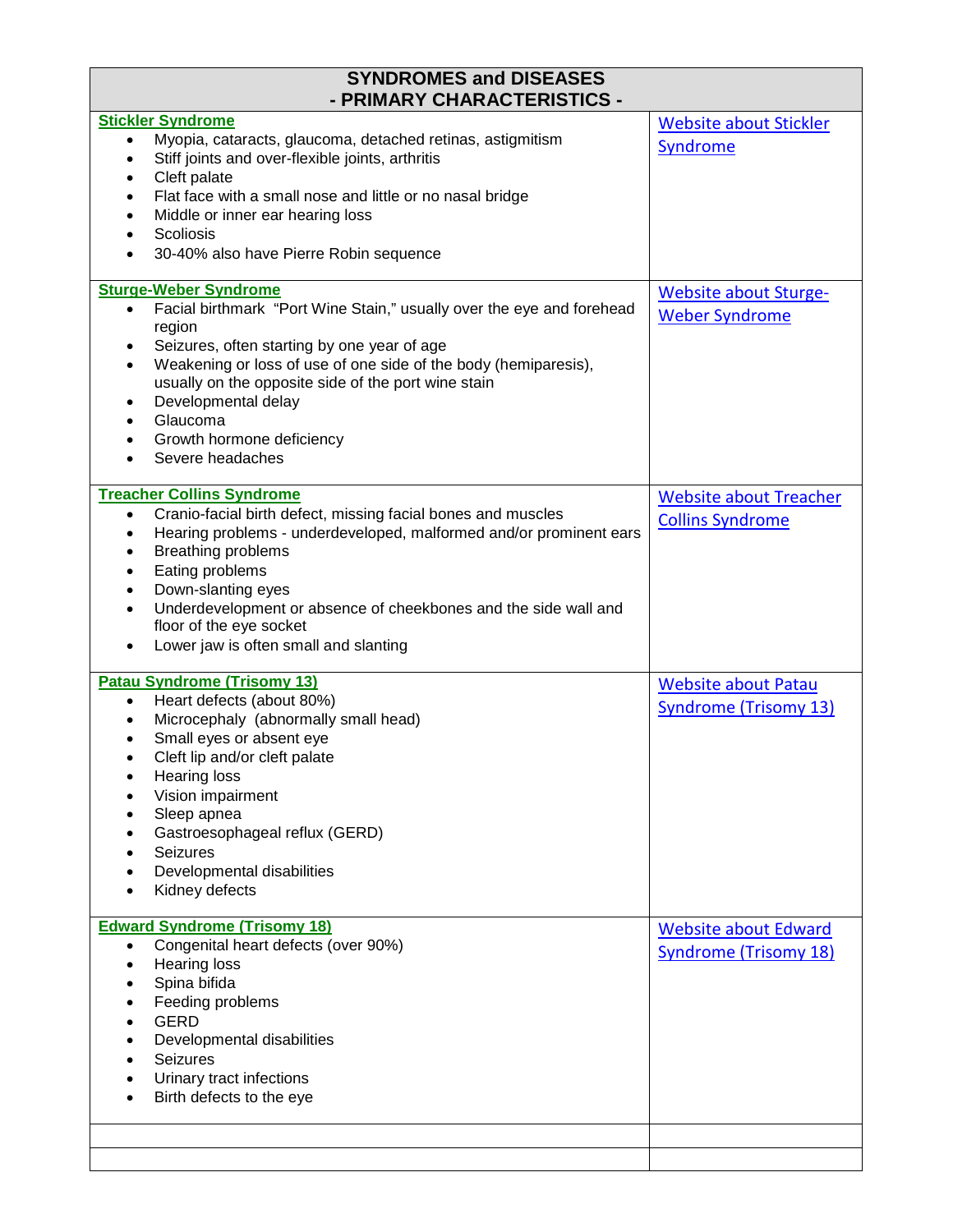| <b>SYNDROMES and DISEASES</b><br>- PRIMARY CHARACTERISTICS -                                                                                                                                                                                                                                                                                                                                                                                                                        |                                                                  |
|-------------------------------------------------------------------------------------------------------------------------------------------------------------------------------------------------------------------------------------------------------------------------------------------------------------------------------------------------------------------------------------------------------------------------------------------------------------------------------------|------------------------------------------------------------------|
| <b>Turner Syndrome</b><br>Females only<br>$\bullet$<br>Short stature<br>$\bullet$<br>Lack of ovarian development<br>٠<br>Narrow, high arched palate<br>$\bullet$<br>Low set ears, low hair line<br>$\bullet$<br>Lazy eye (strabismus)<br>$\bullet$<br><b>Broad chest</b><br>$\bullet$<br>Cardiovascular problems<br>$\bullet$<br>Kidney problems<br>$\bullet$<br>Thyroid problems<br>$\bullet$<br>Scoliosis<br>$\bullet$<br>Hearing disturbances from ear infections (otitis media) | <b>Website about Turner</b><br>Syndrome                          |
| <b>Usher Syndrome</b><br>Usher type I<br>Profoundly deaf from birth<br>$\bullet$<br>Severe balance problems from birth<br>$\bullet$<br>Vision problems, usually starting with decreased night vision, by age<br>$\bullet$<br>ten                                                                                                                                                                                                                                                    | <b>Website about Usher</b><br>Syndrome (Type I)                  |
| <b>Usher type II</b><br>Moderate to severe hearing impairment at birth<br>$\bullet$<br>Vision loss varies in severity; decreased night vision begins in late<br>$\bullet$<br>childhood or teens<br>Normal balance                                                                                                                                                                                                                                                                   | <b>Website about Usher</b><br><b>Syndrome (Type II)</b>          |
| <b>Usher type III</b><br>Normal hearing at birth, progressive loss in childhood or early teens<br>$\bullet$<br>Vision loss varies in severity; night vision problems often begin in<br>٠<br>teens<br>Normal to near-normal balance, chance of problems later in life<br>٠                                                                                                                                                                                                           | <b>Website about Usher</b><br><b>Syndrome (Type III)</b>         |
| Vogt-Koyanagi-Harada Syndrome<br>Neurological abnormalities<br>$\bullet$<br>Auditory abnormalities<br>Rapid vision loss<br>Eye irritation<br><b>Hearing loss</b><br>Alopecia (hair loss)<br>Vitiligo (loss of pigmentation in skin)                                                                                                                                                                                                                                                 | <b>Website about Vogt-</b><br>Koyanagi-Harada<br><b>Syndrome</b> |
| <b>Waardenburg Syndrome</b><br>Moderate to profound hearing loss<br>$\bullet$<br>Changes in hair and skin pigmentation<br>٠<br>White shock of hair or early graying<br>$\bullet$<br>Convergent strabismus (lazy eye)<br>$\bullet$<br>Microcephaly (abnormally small head)<br>$\bullet$<br>Two differently colored eyes - often one bright blue<br>$\bullet$<br>Wide space between inner corner of eyes<br>Balance problems                                                          | <b>Website about</b><br><b>Waardenburg Syndrome</b>              |